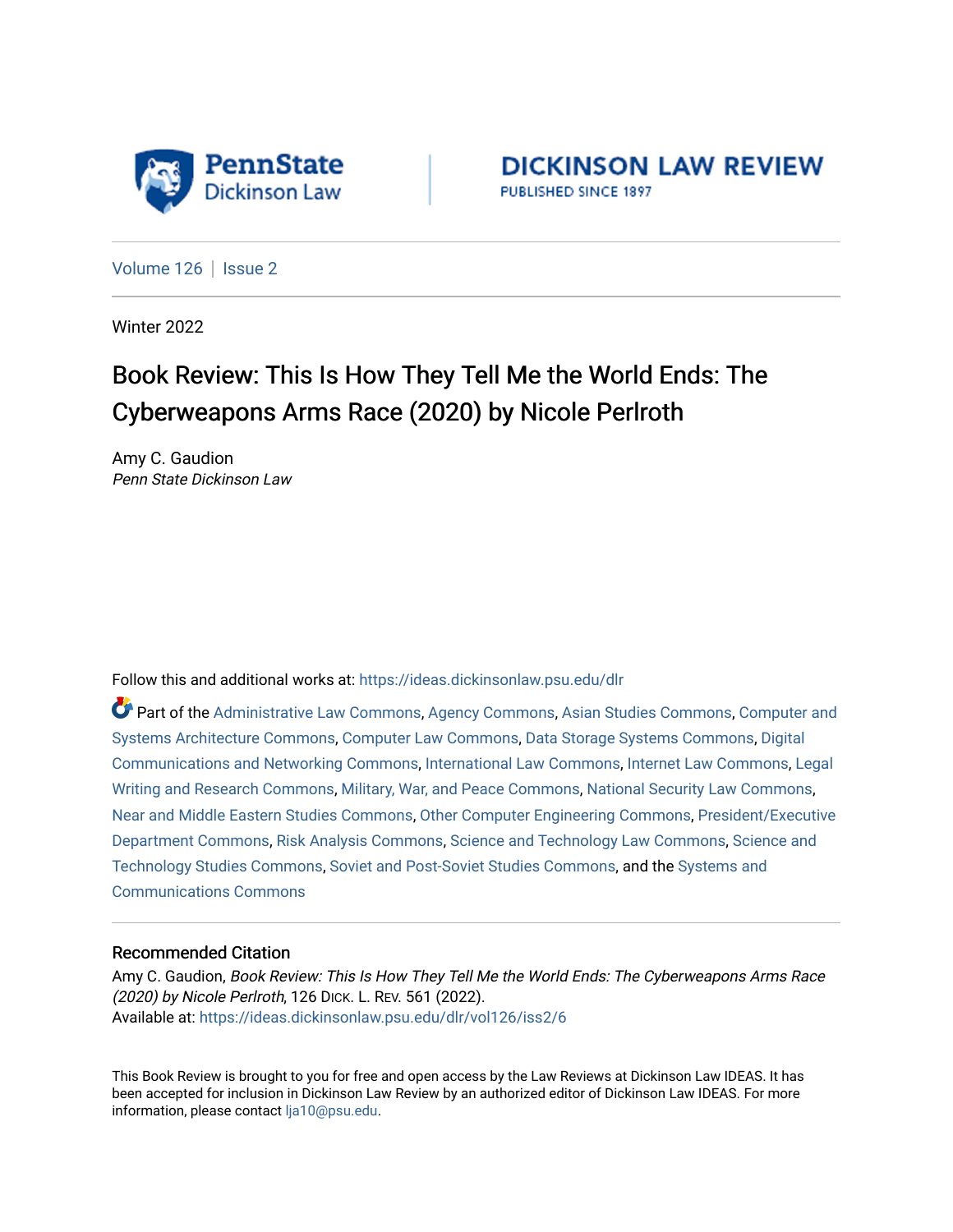## **Book Reviews**

## Book Review: This Is How They Tell Me the World Ends: The Cyberweapons Arms Race (2020) by Nicole Perlroth

Amy C. Gaudion\*

In May of 2017, the WannaCry attack, later attributed to North Korea, resulted in the loss of billions of dollars for governments and private companies across the globe. Only one month later, the NotPetya attack, later attributed to Russia, wreaked additional and more devastating havoc, again on a global scale. Both attacks exploited a vulnerability found in the Microsoft Windows operating system. The U.S. government had discovered that same vulnerability several years earlier. However, rather than notifying Microsoft of the vulnerability so that it could be patched, the U.S. government decided to keep the discovery of the vulnerability a secret, and to retain it for intelligence collection and national security purposes.<sup>1</sup>

<sup>\*</sup> Associate Dean for Academic Affairs and Professor of Lawyering Skills, Penn State Dickinson Law.

<sup>1.</sup> Lily Hay Newman, *The Leaked NSA Spy Tool That Hacked the World*, WIRED (Mar. 7, 2018, 8:00 AM), https://bit.ly/3GkveVi [https://perma.cc/G2KU-3ZPQ]. After discovering the vulnerability, the National Security Agency developed a set of hacking tools called Eternal Blue designed to exploit the software vulnerability for intelligence collection and defense purposes. The hacking tools were later leaked by a group known as Shadow Brokers, and led to the development of WannaCry, NotPetya, and other malware. While the NSA has not officially acknowledged its role or use of Eternal Blue, other reports and Microsoft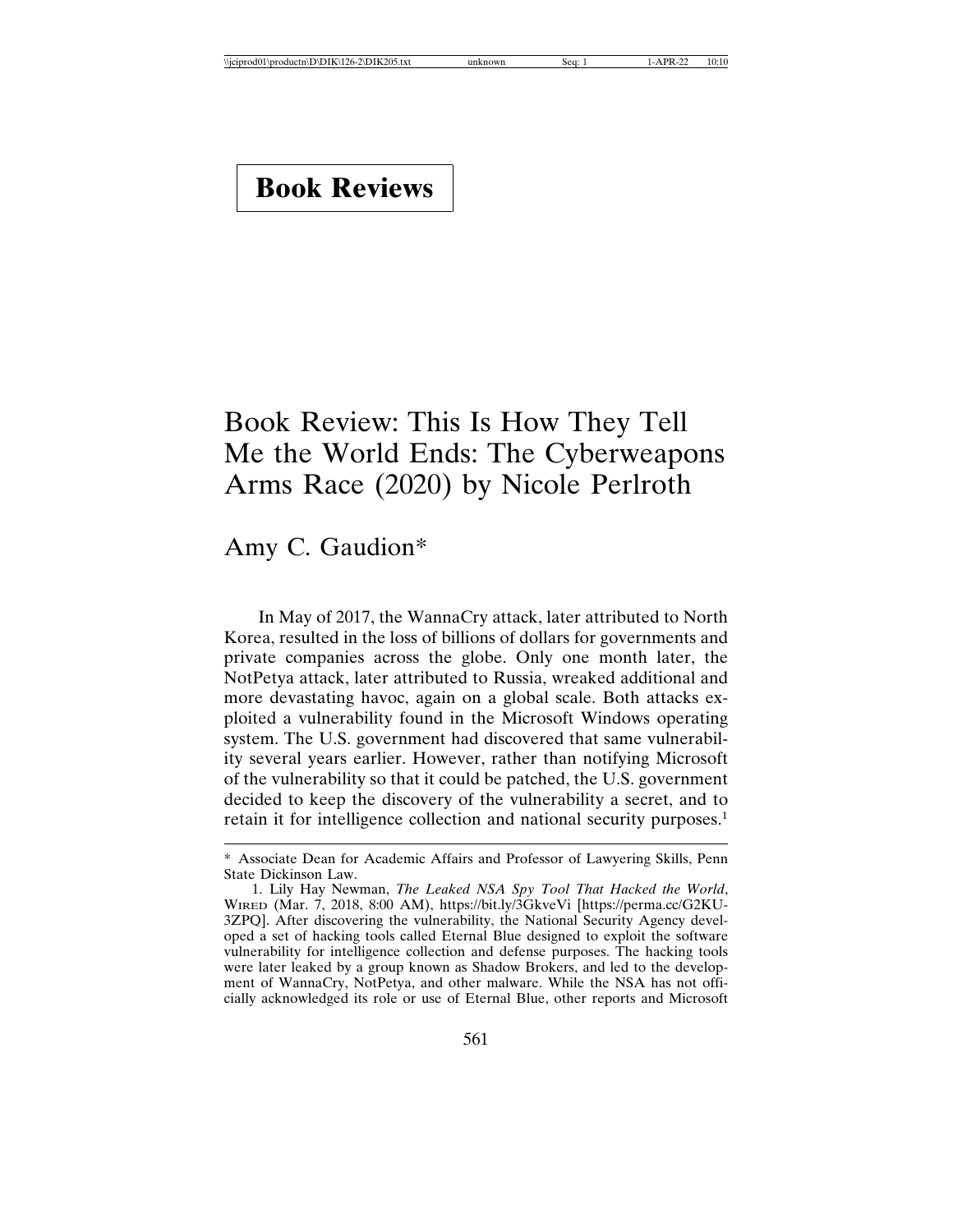In October of 2021, the media reported that the FBI "refrained for almost three weeks from helping to unlock the computers of hundreds of businesses and institutions" impacted by the July 2021 ransomware attack conducted by REvil, a Russia-based criminal gang, even though the FBI had acquired the digital key needed to do so.<sup>2</sup> The FBI decided against sharing the key with the companies affected, so that it could be utilized as part of an on-going operation to investigate and take down REvil's criminal network.<sup>3</sup>

These incidents highlight the trade-offs implicated in the U.S. government's use of cyber tools and capabilities, and especially its purchasing, use, and stockpiling of zero-day vulnerabilities. At the general level, a vulnerability is a "weakness in an information system or its components (e.g., system security procedures, hardware design, internal controls) that could be exploited or impact confidentiality, integrity, or availability of information,"<sup>4</sup> and a zero-day vulnerability is "a software or hardware flaw for which there is no existing patch."<sup>5</sup> A small group of legal and information security scholars and commentators have examined this subject, carefully recording the competing interests at stake, the governing legal and policy frameworks, and the consequences both anticipated and unintended.<sup>6</sup> In many ways, however, the U.S. government's engage-

have corroborated its NSA origins. For a detailed history of this episode, see NI-COLE PERLROTH, THIS IS HOW THEY TELL ME THE WORLD ENDS: THE CYBER WEAPONS ARMS RACE 308–09, 340–41, 347–49 (2020); see also ANDY GREEN-BERG, SANDWORM: A NEW ERA IN CYBERWAR AND THE HUNT FOR THE KREM-LIN'S MOST DANGEROUS HACKERS 164–65, 182–83 (2020); BEN BUCHANAN, THE HACKER AND THE STATE: CYBER ATTACKS AND THE NEW NORMAL OF GEOPOLI-TICS 253–54 (2020). No U.S. law prohibited this decision. Rather, in assessing whether to disclose or to retain a vulnerability, the U.S. government follows an internal executive branch policy called the Vulnerabilities Equities Process (VEP). The VEP is an interagency mechanism that seeks to balance

whether to disseminate vulnerability information to the vendor/supplier in the expectation that it will be patched, or to temporarily restrict the knowledge of the vulnerability to the USG, and potentially other partners, so that it can be used for national security and law enforcement purposes, such as intelligence collection, military operations, and/or counterintelligence.

THE VULNERABILITIES EQUITES POLICY AND PROCESS FOR THE U.S. GOVERN-MENT 1 (2017), https://bit.ly/3x7OxDC [https://perma.cc/8JC8-W4SC] [hereinafter VEP].

2. Ellen Nakashima & Rachel Lerman, *FBI Held Back Ransomware Decryption Key from Businesses to Run Operation Targeting Hackers*, WASH. POST (Sept. 21, 2021), https://wapo.st/3BAfYqy.

3. *Id.*

4. This is the definition included in the VEP, *supra* note 1, at 12.

5. PERLROTH, *supra* note 1, at 7.

6. *See, e.g.*, Tristian Caulfield et al., *The U.S. Vulnerabilities Equities Process: An Economic Perspective*, UCL DISCOVERY, https://bit.ly/3oSaNO2 [https://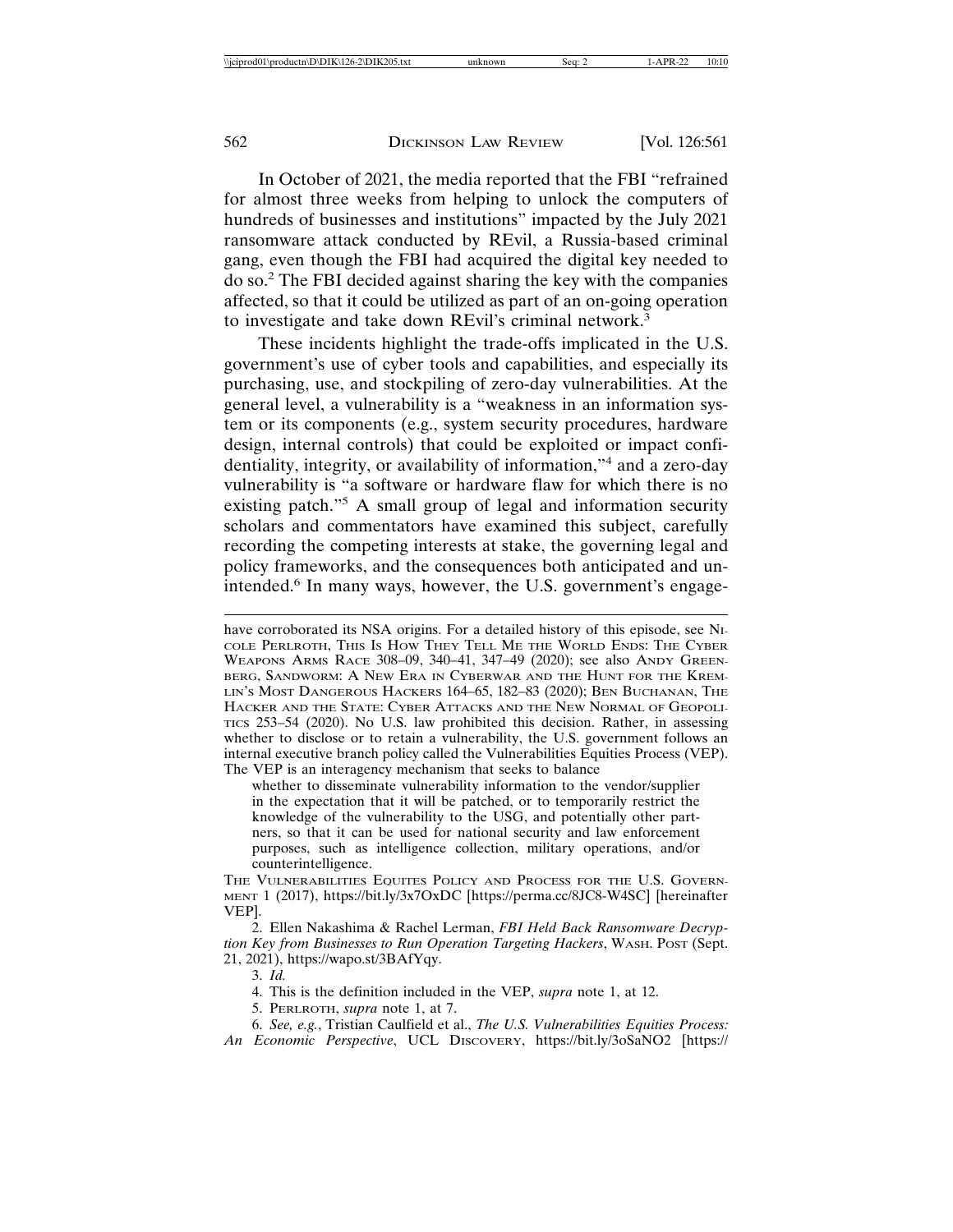ment in the vulnerability market has remained a practice in the shadows, and its impacts are understood by few people inside or outside the U.S. government. In *This Is How They Tell Me the World Ends: The Cyberweapons Arms Race*, published at the end of 2020, author Nicole Perlroth attempts to bring this practice out of the shadows.

In the book, Perlroth traces the development and use of cyber capabilities, focusing on the U.S. government's unintended role in creating a market for these cyber goods. Her purpose is a straightforward one: to illuminate. Perlroth explains that her goal is to "help shine even a glimmer of light on the highly secretive and largely invisible cyberweapons industry so that we, a society on the cusp of this digital tsunami called the Internet of Things, may have some of the necessary conversations now, before it is too late."<sup>7</sup> She seeks to accomplish this purpose by offering a treatise-like treatment of the subject, defining terms, tracking the historical development of governmental cyber capabilities and the parallel growth of a vulnerability broker industry, identifying key players and entities in the market, and profiling a slew of cyber operations and events. Despite the length and breadth of the book, her thesis is precise and blunt: the U.S. government's practice of purchasing vulnerabilities for use in law enforcement, intelligence collection, and military operations led to a black market for these tools and an arms race between governments and an array of questionably-motivated private actors. She argues that the U.S. government's myopic focus on the offensive use of these cyber tools, and its corresponding failure to anticipate or consider the consequences of that offensive focus, led to unexpected and negative results for the United States and the world.

The book unabashedly is written for the layperson. As Perlroth notes in the first chapter, "Not only did I not know anything about cybersecurity, I had actively gone out of my way to not know any-

perma.cc/YX7X-VV99] (last visited Nov. 21, 2021); Sharon Bradford Franklin, *The Need for Countries to Establish Robust and Transparent Vulnerabilities Equities Processes*, 6 FLETCHER SEC. REV. 46, 46–47 (2019); SVEN HERPIG, GOVERNMEN-TAL VULNERABILITY ASSESSMENT AND MANAGEMENT: WEIGHING TEMPORARY RETENTION VERSUS IMMEDIATE DISCLOSURE OF 0-DAY VULNERABILITIES (2018), https://bit.ly/3x9DIRC [https://perma.cc/CTK2-ASBF]; Stephanie Pell *The Ethical Imperative for a Vulnerability Equities Process and How the Common Vulnerability Scoring System Can Aid that Process*, 48 CONN. L. REV. 1549–90, (2017); Ari Schwartz & Rob Knake, *Government's Role in Vulnerability Disclosure: Creating a Permanent and Accountable Vulnerability Equities Process* (Harv. Kennedy Sch. Belfer Ctr., Discussion Paper 2016-04, 2016).

<sup>7.</sup> PERLROTH, *supra* note 1, at xiv.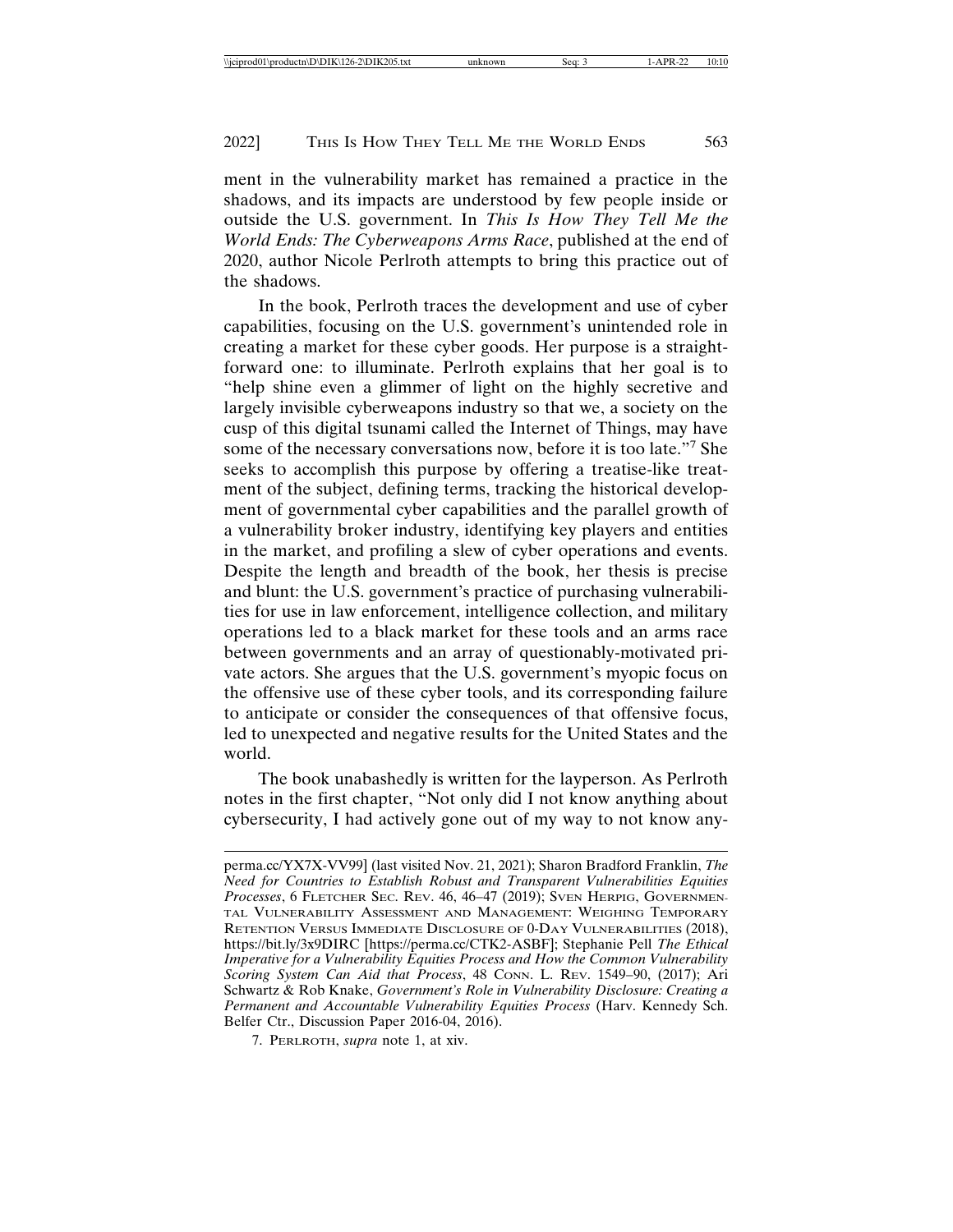thing about cybersecurity."<sup>8</sup> Her realization, of course, is that she should know—and that we all need to know more about cybersecurity. This is a book designed for that task, to raise awareness among the non-cyber crowd of a phenomenon that has occurred mostly out of public view.<sup>9</sup> She identifies this phenomenon as the acceleration in use and increase in potency of government hacking tools. Other authors also have lamented the public's ability to appreciate or grasp how this phenomenon impacts day-to-day life. Ben Buchanan writes that although

everyone on the internet is caught in the crossfire . . . this struggle does not manifest itself in public debates at the United Nations or even the discreet summits of international leaders. It does not rely on conspicuous military mobilizations or troops that serve as human trip wires. Instead, it flows through vast server farms, ad hoc networks of unwitting participants, third-party states, and homes and workplaces nearly everywhere.<sup>10</sup>

Perlroth's aim is to illuminate for the general public this phenomenon, to identify its participants, and to draw the contours of the battlefield in which it is taking place. As such, the book provides an imminently satisfying and fast read, almost achieving the page-turner status of fictional political thrillers. If you are listening to it as an audio book, you will want simultaneously to increase the speed to 1.5 to see what happens next, and then slow the speed to 0.5 to ensure you do not miss an important detail. Many of the events and actors will be familiar to those in the national security and cyber fields, but the author weaves the threads together in a way that even an individual steeped in the subject will learn something new and will appreciate the temporal and substantive connections she delivers.

The book's structure operates on several levels. The first level divides the book by the type of cyber actor, as Perlroth profiles government entities of both intelligence and military varieties, private companies engaged in both the development and use of cyber tools and in providing cybersecurity (or defensive) services, hackers of all stripes from across the black, grey, and white hat worlds, and vulnerability brokers. Within each part, she offers three or four chapters, which are generally organized by cyber event, operation,

<sup>8.</sup> *Id.* at 3.

<sup>9.</sup> *Id.* at xvii ("But had we all been paying closer attention, we might have seen the blaring red warning lights, the compromised servers in Singapore and Holland, the blackouts, the code spiking out in all directions. We might have seen the end game wasn't Ukraine. It was us.").

<sup>10.</sup> BUCHANAN, *supra* note 1, at 9.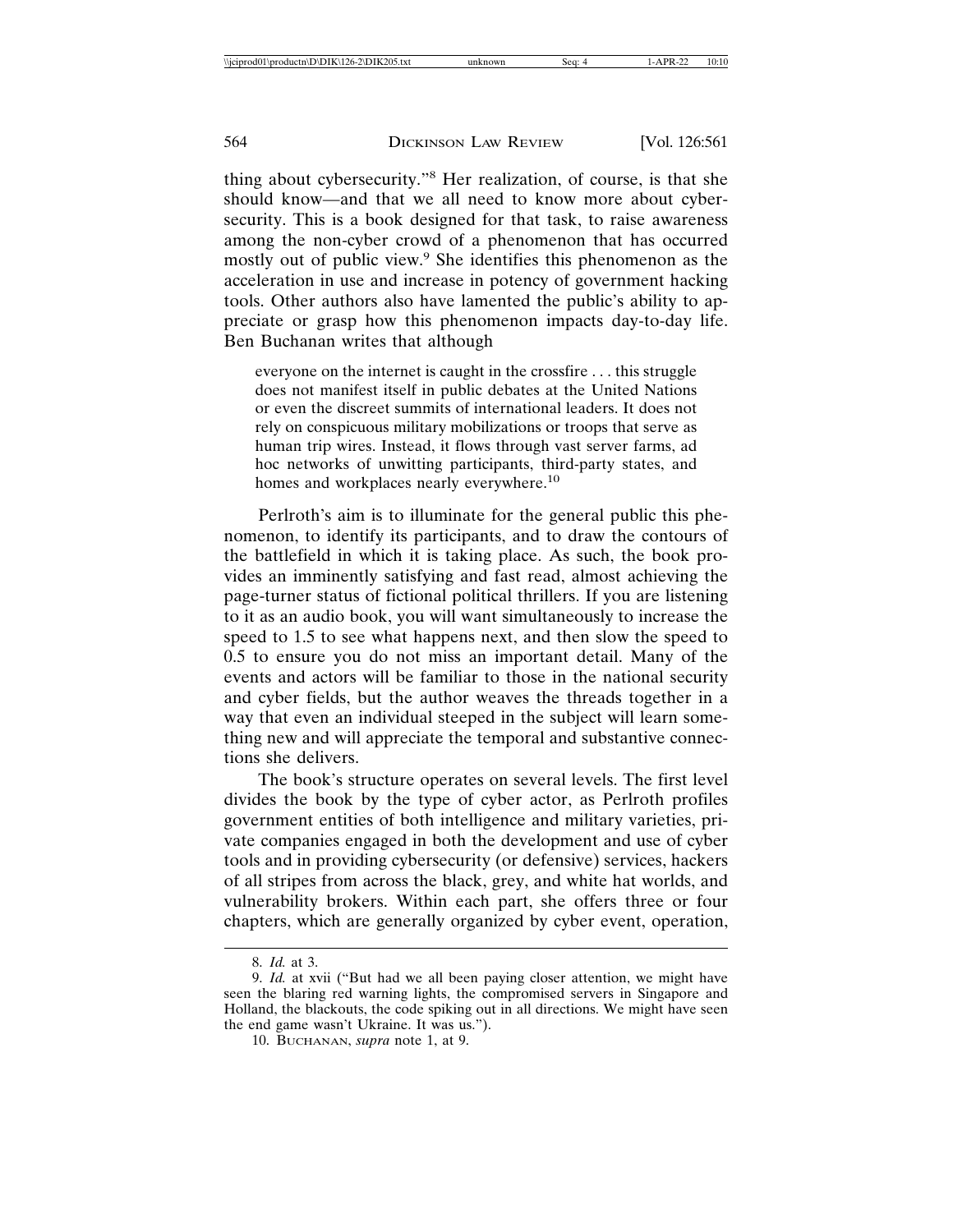or tool. The double-layered structure takes the reader skipping across decades as Perlroth chronicles real world case studies and offers in-depth profiles of the key players, both individuals and organizations, in the cyberweapon marketplace. What makes the book such a compelling read, however, is the author's ability to draw the reader in through the use of personal vignettes in which Perlroth is a character in the action as it unfolds, anticipating the reader's questions.

Before turning to an evaluation of the book's contributions and weaknesses, it is helpful to consider where this work sits among others. Perlroth joins an ambitious group of journalists, scholars, and former government officials who have attempted to outline the contours of the shadowy world of vulnerability brokers and the growth of the zero-day vulnerability market. These include, most notably Ben Buchanan's *The Hacker and the State: Cyber Attacks and the New Normal of Geopolitics* (2020) and Andy Greenberg's *Sandworm: A New Era of Cyberwar and the Hunt for the Kremlin's Most Dangerous Hackers* (2019), as well as incisive reporting efforts by Chris Bing and Ellen Nakashima.<sup>11</sup> The book also complements those that have explored the U.S. government's efforts to develop and use cyber weapons, including David Sanger's *The Perfect Weapon: War, Sabotage, and Fear in the Cyber Age* (2018), and Kim Zetter's *Countdown to Zero Day: Stuxnet and the Launch of the World's First Digital Weapon* (2014).

Perlroth's contributions with this work are the most significant in four areas: (1) describing the current state of affairs in the cyberweapons marketplace; (2) providing comprehensive descriptions of instances where the state actors (or state-sponsored actors) have deployed their cyber capabilities; (3) exploring how the U.S. government's actions in cyberspace may have contributed to the current cyberweapons marketplace; and (4) supplying a wellresearched, and helpfully indexed, primer for the cyber layperson.

<sup>11.</sup> *See, e.g.*, Joseph Menn & Chris Bing, *Governments Turn Tables on Ransomware Gang REvil by Pushing It Offline*, REUTERS (Oct. 21, 2021, 6:45 PM), https://reut.rs/3GDzLZX [https://perma.cc/WWY8-4LBY]; Chris Bing, *U.S. Moves to Control Sales of Hacking Tools Abroad*, REUTERS (Oct. 20, 2021, 1:11 PM), https://reut.rs/3mBdOCC [https://perma.cc/5NW7-E4J3]; Chris Bing & Joel Schectman, *Inside the UAE's Secret Hacking Team of American Mercenaries*, REUTERS (Jan. 30, 2019), https://reut.rs/3EH5mrT [https://perma.cc/SC3W-T5LV]; Ellen Nakashima & Craig Timberg, *NSA Officials Worried About the Day Its Potent Hacking Tool Would Get Loose. Then it Did*, WASH. POST (May 16, 2017), https:// wapo.st/3BClhFV [https://perma.cc/6DUW-9RQQ]; Ellen Nakashima, *The Cybersecurity 202: Here's Why NSA Rushed to Expose a Dangerous Computer Bug*, WASH. POST (Feb. 6, 2020, 7:55AM), https://wapo.st/2Zl3ekP [https://perma.cc/ M4LR-G5TJ].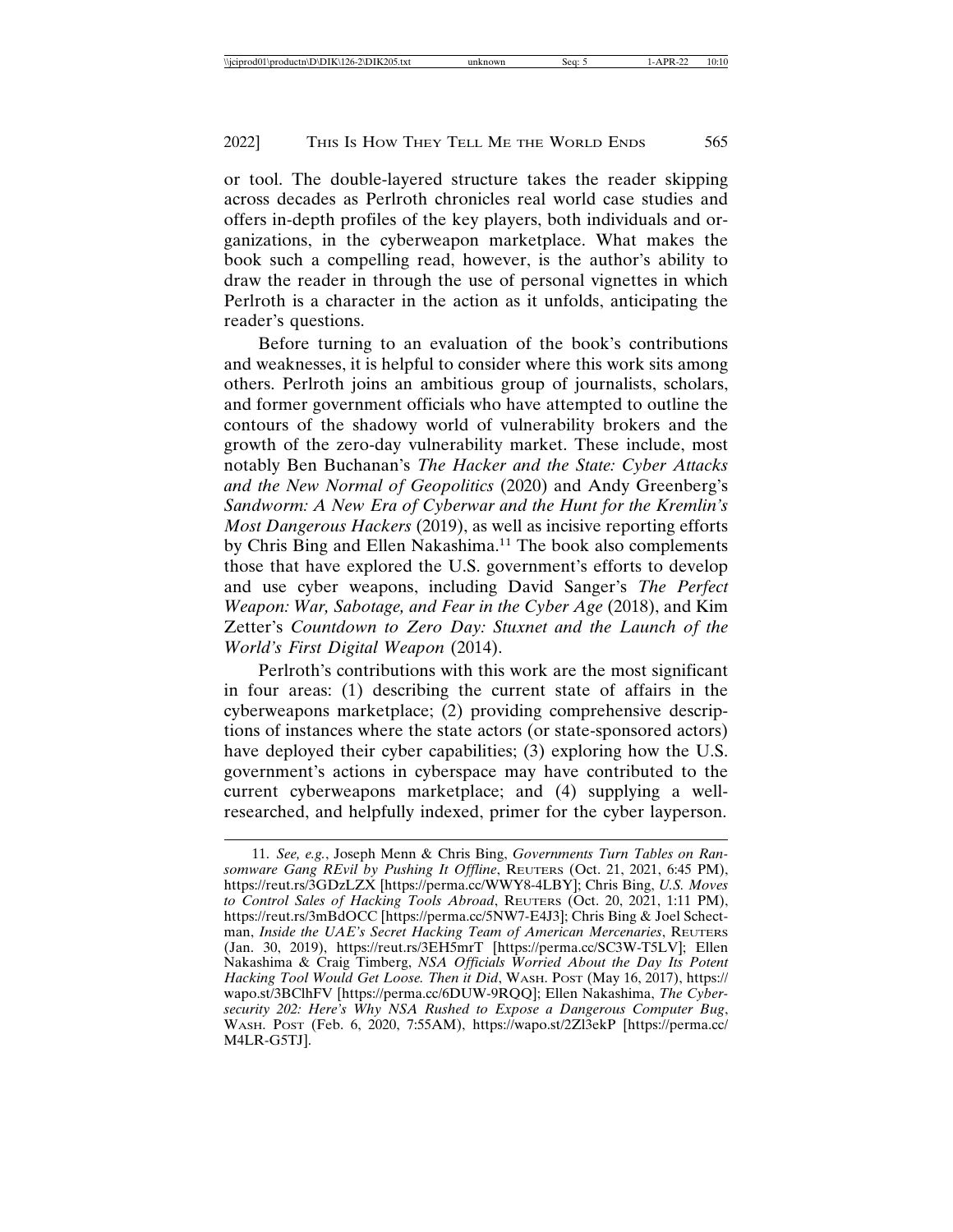The book's first contribution is its gripping and thorough account of the cyberweapons industry and in particular the zero-day vulnerabilities market. The author describes its origins, its pricing structure, its codes of professional conduct and deal-making norms, its sellers, its buyers, and the cybersecurity firms and researchers that attempt to study it. For example, she explains how the price of a vulnerability went from \$400 in the early days of the market to \$4,000 only 3 years later to around \$50,000 5 years on.<sup>12</sup> She also explains the practice of stockpiling vulnerabilities, and unearths the U.S. government's practice of doing so. While other scholars and journalists have profiled this market, $^{13}$  Perlroth brings it into sharp focus through her personal encounters with many of the central figures in the market. These include deep character sketches, most notably of John P. Watters,<sup>14</sup> Alfredo Ortgega,<sup>15</sup> Adriel Desautels,<sup>16</sup> Dave Aitel,<sup>17</sup> Chaouki Bekrar,<sup>18</sup> and John Hultquist.<sup>19</sup> Recognizing the ambitiousness of the task before her, Perlroth writes that "getting to the bottom of the zero-day market was a fool's errand."20 While she might not make it to the bottom, she takes the reader on a rollicking ride well-beneath the surface.

The book's second contribution is its comprehensive descriptions of instances where state actors (or state-sponsored actors) have deployed their cyber capabilities, with a particular focus on U.S. cyber operations. The book provides rich descriptions of each operation's origin and development, its intended purpose, and its actual (occasionally unintended) impact and effect. For example, the author guides the reader through China's cyber operations against Google (2009–2010) [labeled "Aurora" by cybersecurity re-

17. *Id.* at 259–62. Dave Aitel is a former NSA hacker, arguably disgruntled, who went on to author *The Shellcoder's Handbook: Discovering and Exploiting Security Holes* and to establish Immunity Inc.

18. *Id.* at 218–19. Chaouki Bekrar is known as the "Wolf of Wuln Street."

19. *Id.* at 290–93. Hultquist is a former army reservist and one of the key cybersecurity researchers tracking the origins of the BlackEnergy malware.

20. *Id.* at 21

<sup>12.</sup> PERLROTH, *supra* note 1, at 39–40. The owner of iDefense told the author that "the first thousand bugs iDefense paid \$200,000 for in the first [18] months of the program would have cost \$10 million today." *Id.* at 40.

<sup>13.</sup> *See* SVEN HRAPIG ET AL., MARKETS FOR CYBERCRIME TOOLS & STOLEN DATA (2014), https://bit.ly/3BAAw1W [https://perma.cc/T8BW-4NT2].

<sup>14.</sup> PERLROTH, *supra* note 1, at 22–35, 289–90. Watters is the owner of iDefense, an early corporate player in the cybersecurity field, and one of the first companies to hire hackers and "start paying bounties for zero-day bugs." *Id.* at 29.

<sup>15.</sup> *Id.* at 259–62. Alfredo Ortgega is an Argentinian hacker known to many as the Cyber Gaucho.

<sup>16.</sup> *Id.* at 165–75. The author describes Adriel Desautels as "a cyberweapon merchant who looked like a milkman," and someone who brought a moral compass sniff test to his work. *Id.* at 165.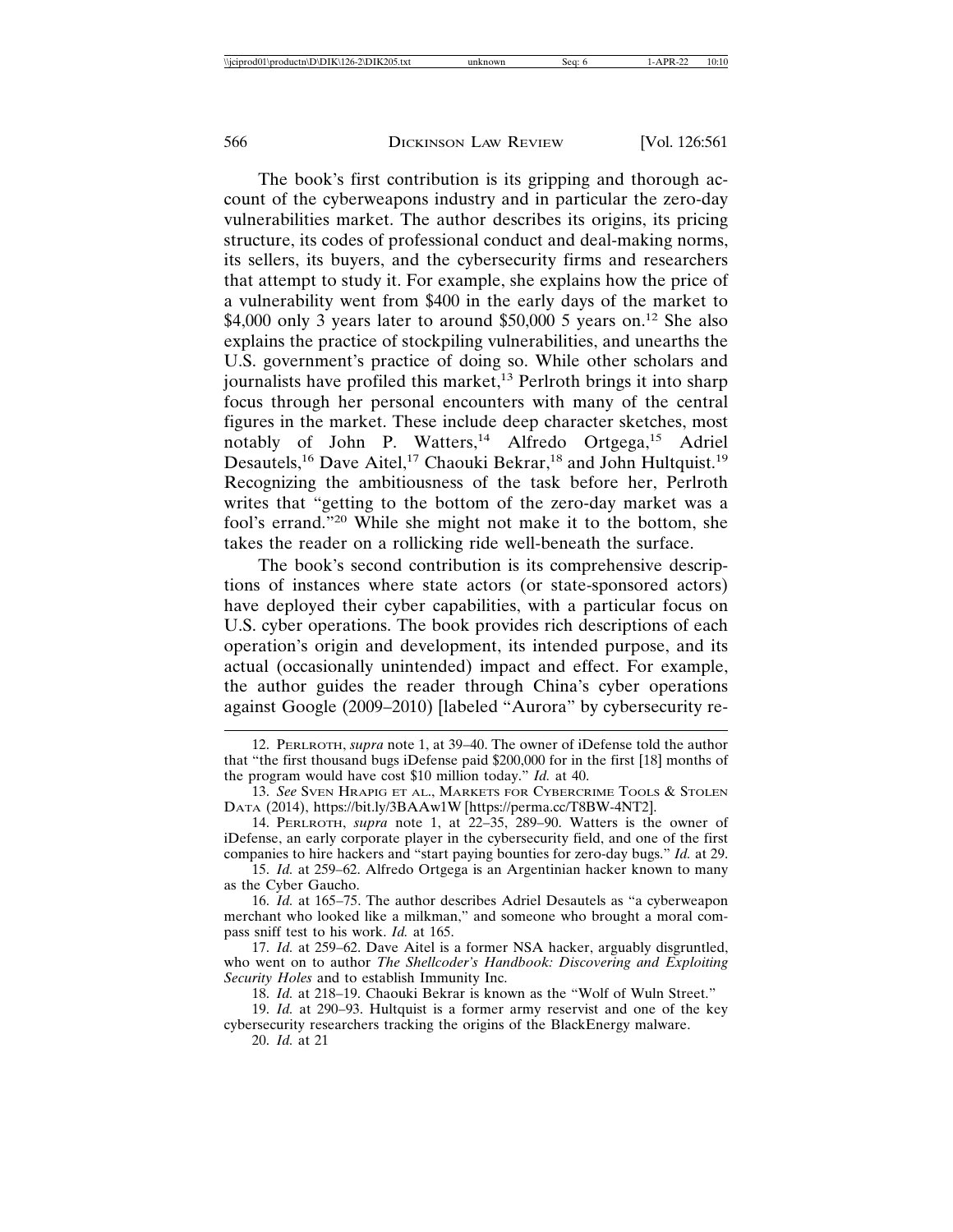searchers] and the U.S. Office of Personnel Management (2014); Iran's cyber activities against Aramco, the Sands Casino, and the U.S. banking industry; Russia's efforts with NotPetya (2017), Black Energy/Sandworm and, of course, the 2016 hack of the DNC servers; and North Korea's cyber operation against Sony Pictures and its development of the WannaCry ransomware attack. She offers a deeper dive on the U.S. government's cyber activities, focusing particular attention on Olympic Games, an operation that utilized the Stuxnet worm to slow Iranian nuclear capabilities, and the Eternal Blue tool/exploit.

The third contribution this book makes to the field is its effort to draw a causal connection between the U.S. government's actions and the frenzied and precipitous state of the cyberweapons marketplace. According to Perlroth, the U.S. government's decision to focus on the offensive side of the cyber house, while ignoring the defensive effort, led to two types of problems. First, the United States slipped from being a state with dominating cyber powers to only one player among many with comparable capabilities. This hubris is reflected best in the Nobody But Us or "NOBUS" framework:

The premise behind NOBUS was that low-hanging fruit—vulnerabilities that could easily be discovered and abused by American adversaries—should be fixed and turned over to vendors for patching. But more advanced exploitation— the kind of advanced zero-days the agency believed only it had the powers, resources and skills to exploit—would remain in the agency's stockpile and be used to spy on American enemies or degrade their systems in the case of cyberwar.<sup>21</sup>

Second, she argues that the myopic focus on developing offensive cyber tools caused the U.S. government to fail to see the asymmetry challenge coming around the bend.22 While not agreeing with the cause, others have described the asymmetry problem as well. In a 2018 article, Jack Goldsmith & Stuart Russell explained how the strengths of American society—including commitments to free speech, privacy, and the rule of law, innovative technology firms, relatively unregulated markets, digital sophistication—would "create asymmetrical vulnerabilities in the digital age that foreign adversaries" could increasingly exploit.23 Perlroth's contribution is to

<sup>21.</sup> *Id.* at 136–37.

<sup>22.</sup> Perlroth, *supra* note 1, at xxv.

<sup>23.</sup> JACK GOLDSMITH & STUART RUSSELL, STRENGTHS BECOME VULNERA-BILITIES: HOW A DIGITAL WORLD DISADVANTAGES THE UNITED STATES IN ITS INTERNATIONAL RELATIONS 1–17 (2018), https://hvr.co/3jWyZxr [https://perma.cc/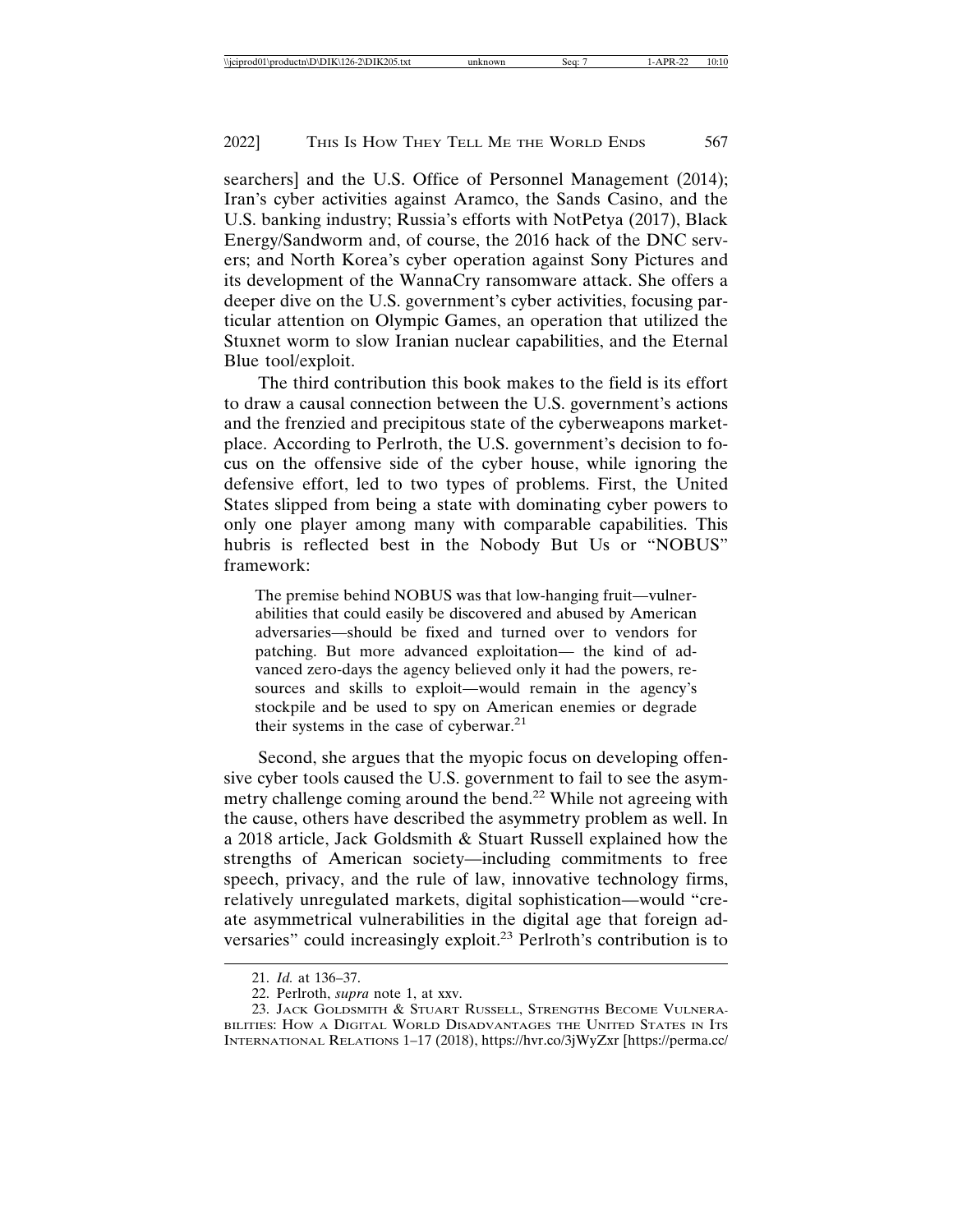connect the timing dots for this causal link. For example, she walks in painstaking detail through the NSA's acquisition (or purchase) of the EternalBlue exploit, its development into a tool, the government's decision to use it for seven years for intelligence collection and other national security purposes (rather than disclosing it to Microsoft), its eventual disclosure to the vulnerability marketplace by the ShadowBrokers dump, and then its adapted revision by North Korea and Russia in the WannaCry and NotPetya operations, respectively.24 Through this and other examples, she illustrates that the U.S. government's failure to disclose certain vulnerabilities created a "boomerang effect" whereby cyber tools utilized by the U.S. government agencies for intelligence collection, law enforcement, or national security purposes, often came back to wallop U.S. companies and individuals, and even other agencies within the U.S. government agencies.

The fourth contribution Perlroth makes is her service as a lantern-holding guide through a treatise-like and comprehensive primer for the cyber layperson. The author decodes technologically challenging concepts and material, bringing her journalist toolkit to the task of making the topic accessible. She humbly places herself in the book in the role of the confused novice trying to understand the topic and the landscape. This device works quite effectively as she navigates the reader through major cyber events, while offering profiles of the entities responsible for those events. She covers the well-known operations and players, while also covering several lesser-known but equally important ones. By the end of the book, the reader has a solid understanding of the characteristics that define the Russian hacking groups<sup>25</sup> (including the Internet Research Agency, Cozy Bear, Energetic Bear, and Fancy Bear), the Shadow-Brokers,<sup>26</sup> the NSO Group,<sup>27</sup> as well as the Chinese<sup>28</sup> and North Korean<sup>29</sup> cyber units. Her book is thoroughly researched drawing from a number of empirical data sets as well as sources including hackers, vulnerability brokers, cybersecurity researchers, journalists, employees of social media and technology companies, and cur-

- 28. *Id.* at 200–01, 205–09.
- 29. *Id.* at 333–37.

<sup>9</sup>WU9-CU6V] ("These asymmetrical vulnerabilities, in turn, might explain why the United States so often appears to be on the losing end of recent cyber operations and why US attempts to develop and implement policies to enhance defense, resiliency, response, or deterrence in the cyber realm have been ineffective.").

<sup>24.</sup> PERLROTH, *supra* note 1, at 308–09, 347–49.

<sup>25.</sup> *Id.* at 292, 306, 310–11, 312, 361–62.

<sup>26.</sup> *Id.* at 320–32.

<sup>27.</sup> *Id.* at 177–85.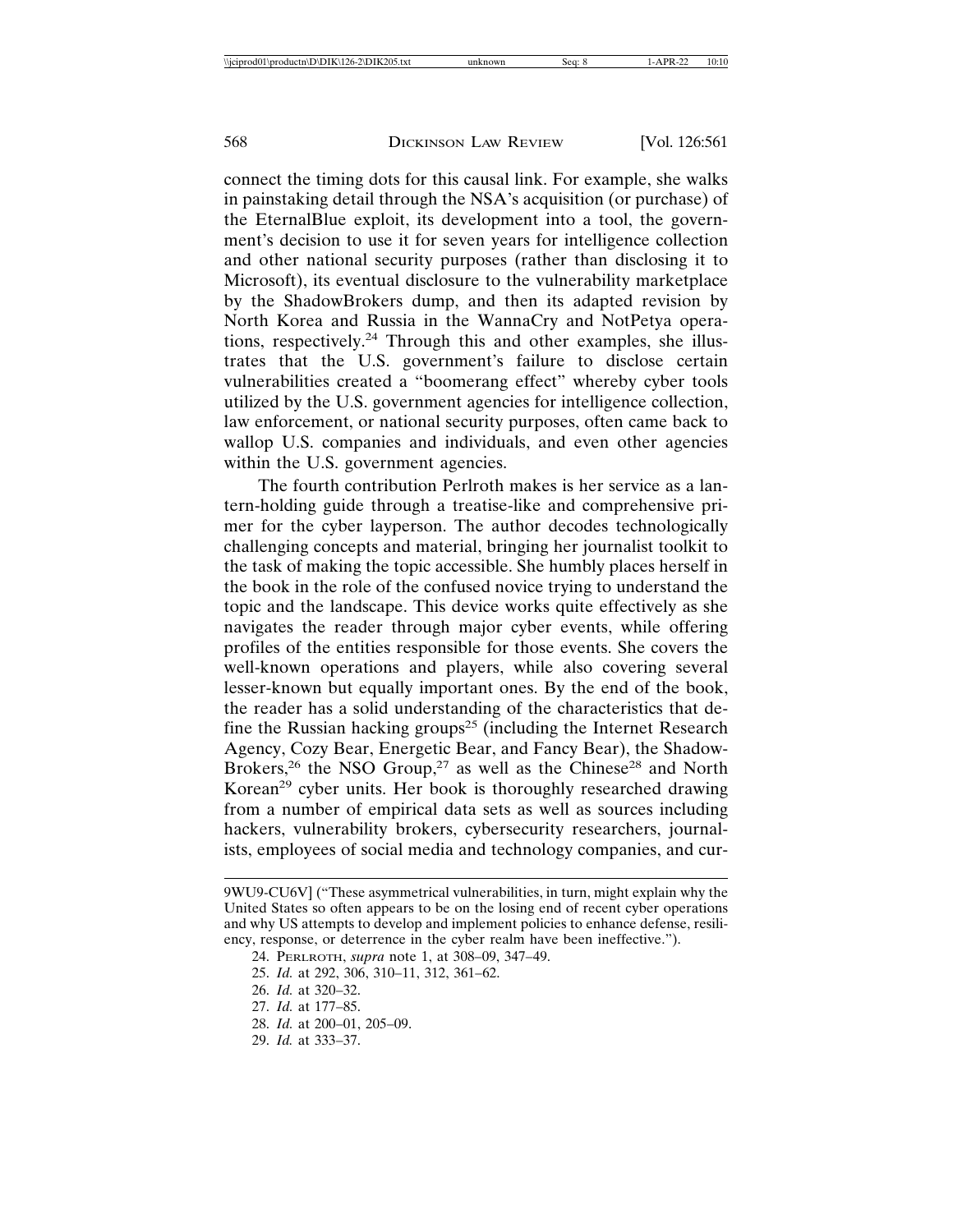rent and former government officials. Indeed, the word "They" in the title references this host of sources. Adhering to her role as a guide, and her stated intention to "help shine even a glimmer of light on the highly secretive and largely invisible cyberweapons industry,"30 Perlroth is candid in pointing out what she doesn't know.

While the book is an excellent contribution to this field and fulfils its goal of raising awareness among the non-cyber crowd, it suffers from weaknesses in three general areas: (1) it gives too little attention to the debates within the U.S. government regarding the use of cyber capabilities; (2) it fails to effectively incorporate the legal and policy authorities that shape and constrain the U.S. government's actions in the cyberspace; and (3) it overstates the danger in certain areas ("the world ends") at the expense of recognizing the more likely low-grade and pressing threats.

First, the book fails to discuss the complexity, nuance, and evolution of the U.S. government's cyber strategy and approach to the cyber domain. Perlroth creates the impression that the U.S. government, from the Bush to Obama to Trump administrations, unabashedly endorsed an aggressive posture in cyberspace, focused only on the offensive side of the equation. In practice, however, there were continuous, robust, and difficult debates—within each of the administrations—on how to strike the appropriate balance between the use of cyber tools for offensive purposes and the need to adequately engage in cyber defense of both government and private sector networks. The contours of these debates can be found in Richard Clarke and Robert Knake's book *Fifth Domain*, 31 and in a series of competing articles between Jason Healey and Dmitri Alperovitch.32 For example, the Bush administration did not easily come to the decision to approve the use of the Stuxnet virus in the Olympic Games operation.33 A second example can be found in the

<sup>30.</sup> *Id.* at xiv.

<sup>31.</sup> *See generally* RICHARD CLARKE & ROBERT KNAKE, THE FIFTH DOMAIN: DEFENDING OUR COUNTRY, OUR COMPANIES, AND OURSELVES IN THE AGE OF CYBER THREATS (2019).

<sup>32.</sup> *See, e.g.*, *Great Power Cyber Party*, WAR ON THE ROCKS (Apr. 19, 2021), https://bit.ly/3ECqeQY [https://perma.cc/8Q2Y-764L] (containing the conversation between Healey and Alperovitch); Dmitri Alperovitch & Ian Ward, *How Should the U.S. Respond to the SolarWinds and Microsoft Exchange Hacks?*, LAWFARE (Mar. 12, 2021, 10:59 AM), https://bit.ly/3btly3n [https://perma.cc/L4QD-DPVQ] *Homeland Cybersecurity: Assessing Cyber Threats and Building Resilience: Hearing Before the H. Comm. on Homeland Sec.*, 117th Cong. (2021) (statement of Dmitri Alperovitch, Exec. Chairman, Silverado Pol'y Accelerator); Jason Healey & Robert Jervis, *The Escalation Inversion and Other Oddities of Situational Cyber Stability*, 3 TEX. NAT'L SEC. REV. 30 (2020).

<sup>33.</sup> *See* DAVID SANGER, CONFRONT & CONCEAL: OBAMA'S SECRET WARS AND SURPRISING USE OF AMERICAN POWER 188–225 (2012).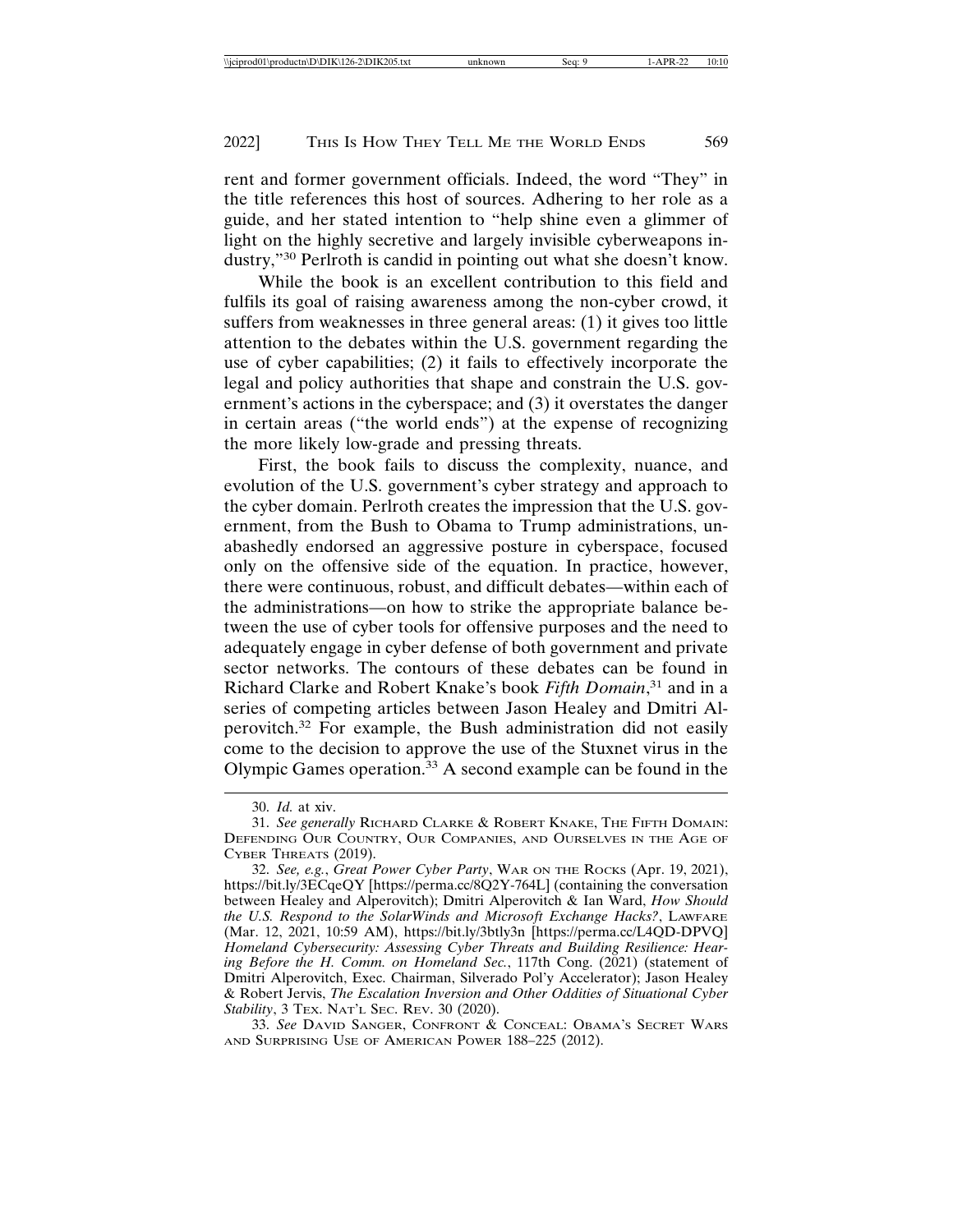policy directives that outline the executive branch's approval process for military cyber operations. The Obama administration was often criticized for making the inter-agency process for the approval of military cyber operations too cumbersome and time-consuming, one which left U.S. Cyber Command looking feeble. Presidential Policy Directive 20 (PPD-20) $34$  was an 18-page classified directive that laid out an extensive interagency process for the approval of military cyber operations, and required presidential approval for offensive and defensive cyber operations with effects outside U.S. government networks. In August of 2018, the Trump Administration significantly revamped the Obama-era approval process for high-level cyber operations, describing it as an "offensive step forward."<sup>35</sup> A third example of the complexity and nuance of the U.S. government's approach can be found in the development and eventual publication in 2017 of Vulnerabilities Equities Policy Process (VEP).36 The VEP guides the decision-making process when the U.S. government discovers exploitable weaknesses, or vulnerabilities, in information systems. It is the process by which the government decides whether to disclose the security flaws it discovers or to keep the flaws secret for national security, intelligence, or law enforcement purposes. According to the charter, the VEP provides an interagency mechanism that seeks to balance

whether to disseminate vulnerability information to the vendor/ supplier in the expectation that it will be patched, or to temporarily restrict the knowledge of the vulnerability to the USG, and potentially other partners, so that it can be used for national security and law enforcement purposes, such as intelligence collection, military operations, and/or counterintelligence.<sup>37</sup>

<sup>34.</sup> Dustin Volz, *Trump, Seeking to Relax Roles on U.S. Cyberattacks, Reverses Obama Directive*, WALL ST. J., https://on.wsj.com/2Y6uKaN [https:// perma.cc/J8H9-GQFV] (Aug. 15, 2018, 11:36 PM).

<sup>35.</sup> *Id.* Although National Security Presidential Memorandum 13 (NSPM 13) remains classified, media reporting indicates that it accomplished three significant changes. First, it loosened the interagency approval process. Second, it shortened the approval timeline to allow for more responsive actions. Third, it removed the presidential approval requirement for cyber operations that fell below the use of force (or similar) thresholds, and delegated that decision-making authority to others within the chain of command. *See* Robert Chesney, *The Pentagon's General Counsel on the Law of Military Operations in Cyberspace*, LAWFARE (Mar. 9, 2020, 12:33 PM), https://bit.ly/3mA9ROL [https://perma.cc/P4VP-5RCM]; Ellen Nakashima, *White House Authorizes 'Offensive Cyber Operations' to Deter Foreign Adversaries*, WASH. POST (Sept. 20, 2018), https://wapo.st/3Bw14RT [https:// perma.cc/GC2E-JVLJ]; Volz, *supra* note 34.

<sup>36.</sup> PERLROTH, *supra* note 1, at 401–03 (describing the VEP, *supra* note 1). 37. VEP, *supra* note 1, at 1.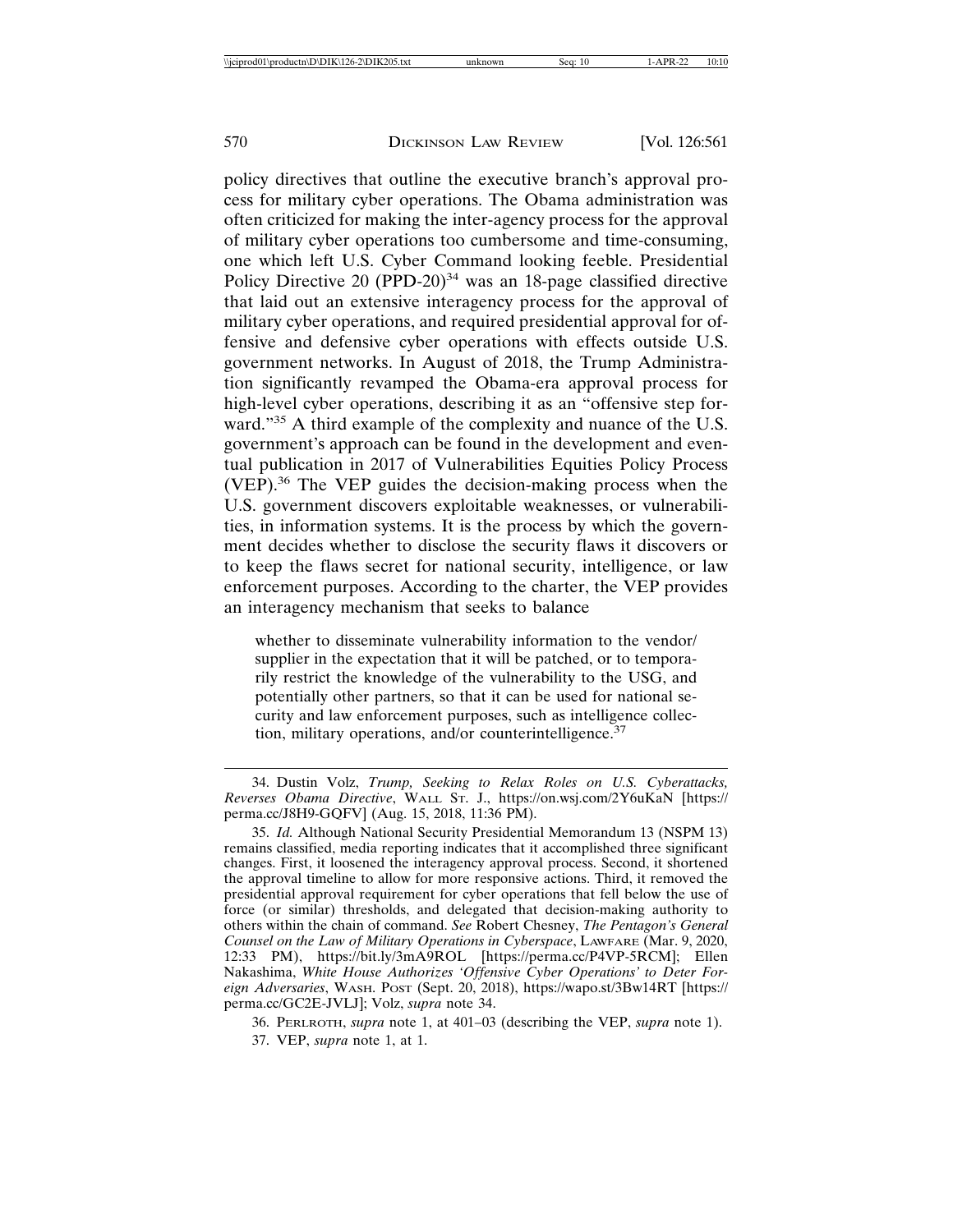The VEP was initiated in the Bush Administration, tacitly acknowledged in the Obama administration, and formally published (at least in part) in the Trump Administration. Perlroth's portrayal of Michael Daniel<sup>38</sup> comes closest to recognizing the complexity and nuance of the U.S. government's attempts to balance the offensive and defensive considerations. Daniel was serving as the cybersecurity czar in the Obama administration when Perlroth met with him in 2015. His haggard appearance and tired but earnest responses to her questions reveal the difficulty of the debates, and his own concerns about whether the government was striking the balance appropriately. Daniel is one of the few government officials that Perlroth identifies as having concerns; however, he was not alone.39 By giving less attention to the voices that counseled against an overly offensive approach, she creates the impression that the U.S. government has been particularly careless, bordering on reckless. The book fails to appreciate that many officials in the U.S. government were calling for a more defensive posture, and for recognition of the reciprocity (what Perlroth refers to as the "boomerang effect") problem.

The book's second oversight is its failure to adequately discuss the existing legal and policy frameworks governing the U.S. government's development and use of cyber capabilities. One may come away from the book with the impression that this is a lawless domain. While there are certainly debates as to which laws apply and in what way, there are indeed laws, both domestic and international, that govern state conduct in cyberspace.40 In addition, the

<sup>38.</sup> PERLROTH, *supra* note 1, at 302–09.

<sup>39.</sup> *See generally* CLARKE & KNAKE, *supra* note 31; BUCHANAN, *supra* note 1.

<sup>40.</sup> A sample of relevant U.S. legal authorities include: War Powers Resolution, 50 U.S.C. §§ 1541–1550; the covert action reporting requirements, 50 U.S.C. § 3093; the Foreign Intelligence Surveillance Act, 50 U.S.C. §§ 1801–1885; the Computer Fraud and Abuse Act, 18 U.S.C. § 1030. For example, 10 U.S.C. Section 394(a), initially enacted in 2015 and amended in 2018 by the National Defense Authorization Act for Fiscal Year 2019, provides general authorization for military cyber operations. Specifically, it authorizes the Secretary of Defense to prepare for, and when appropriately authorized, to conduct "military cyber activities or operations in cyberspace, including clandestine military activities or operations in cyberspace, to defend the United States and its allies, including in response to malicious cyber activity carried out against the United States or a United States person by a foreign power." 10 U.S.C. § 394(a). Section 394(b), which was added in 2018 as part of the National Defense Authorization Act for Fiscal Year 2019, affirmed an expansive reading of these authorities, providing the U.S. military was authorized to conduct cyber activities or operations "short of hostilities" and to conduct such operations outside areas of active hostilities. 10 U.S.C. § 394(c). In addition, and most notably, the National Defense Authorization Act for Fiscal Year 2019 included specific pre-authorization for U.S. military cyber and information operations in response to certain types of cyber actions by certain state actors.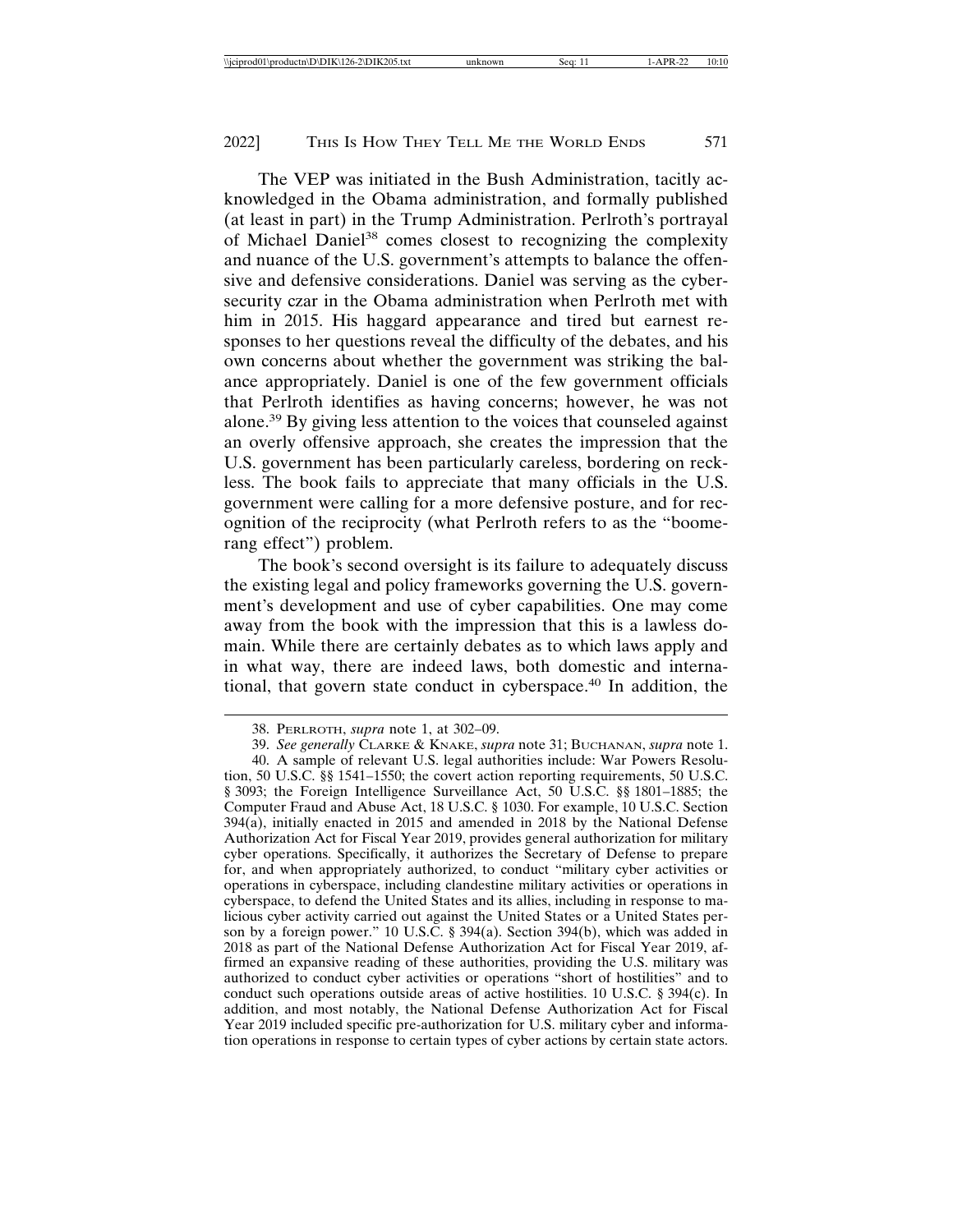book gives only scant attention to the slew of executive branch strategy and policy documents, published in 2018, which reflected a shift from a deterrence-based strategy in cyberspace to a "defend forward" concept, and the embrace of a more aggressive posture in the cyber domain.41 The DoD Cyber Strategy provided: "We will defend forward to disrupt or halt malicious cyber activity at its source, including activity that falls below the level of armed conflict."<sup>42</sup> In a more recent articulation of the defend forward concept, General Paul M. Nakasone described it as an approach that acknowledges "that defending the United States in cyberspace requires executing operations outside the U.S. military's networks

Section 1642, included in the notes to 10 U.S.C. § 394, is labeled "Active Defense Against the Russian Federation, People's Republic of China, Democratic People's Republic of Korea, and Islamic Republic of Iran Attacks in Cyberspace." The provision authorizes the Secretary of Defense, acting through U.S. Cyber Command, to take "appropriate and proportional action in foreign cyberspace" against Russia, China, North Korea, or Iran if the National Command Authority determines that one of those states "is conducting an active, systematic, and ongoing campaign of attacks against the Government or people of the United States in cyberspace." According to reports, U.S. Cyber Command has not been hesitant in deploying its capabilities pursuant to this authority. Mark Pomerleau, *New Authorities Mean Lots of New Missions at Cyber Command*, FIFTH DOMAIN (May 8, 2019), https:// bit.ly/3EDHyEG [https://perma.cc/34B2-QDMY].

A sample of relevant international legal authorities and other sources of guidance include: U.N. Charter art. 2,  $\P$  4 (prohibition on the use of force); *id.* (sovereignty); *id.* ¶¶ 4, 7 (prohibition on intervention); DEP'T OF DEF., LAW OF WAR MANUAL § 16.2.1. (2016); TALLINN MANUAL 2.0 ON THE INTERNATIONAL LAW AP-PLICABLE TO CYBER OPERATIONS (2d ed. 2017); Open-Ended Working Group on Developments in the Field of Information and Telecommunications in the Context of International Security, Final Substantive Report, U.N. Doc. A/AC.290/2021/ CRP.2 (2021); Paul C. Ney, Jr, General Counsel, Dep't of Def., Remarks at the U.S. Cyber Command Legal Conference (Mar. 2, 2020); Brian J. Egan, International Law and Stability in Cyberspace, Remarks at Berkeley Law School (Nov. 10, 2016); Harold H. Koh, Legal Advisor, U.S. Dep't of State, International Law in Cyberspace, Remarks at USCYBERCOM Inter-Agency Legal Conference (Sept. 18, 2012).

<sup>41.</sup> In April of 2018, the executive branch published the Command Vision for U.S. Cyber Command, U.S. CYBER COMMAND, ACHIEVE AND MAINTAIN CYBER-SPACE SUPERIORITY: COMMAND VISION FOR US CYBER COMMAND (2018), https:// bit.ly/3w7YcKb [https://perma.cc/F7NK-P7FX], followed in September of 2018 by the Department of Defense Cyber Strategy, DEP'T OF DEF., CYBER STRATEGY 2018 (2018), https://bit.ly/2Y9olvu [https://perma.cc/T46K-K9RJ] (the unclassified summary) and the White House National Cyber Strategy, NATIONAL CYBER STRATEGY OF THE UNITED STATES OF AMERICA (2018) https://bit.ly/3kXlqho [https://perma.cc/HA4U-NBNS].

<sup>42.</sup> DEP'T OF DEF., CYBER STRATEGY 2018 (2018), https://bit.ly/2Y9olvu [https://perma.cc/T46K-K9RJ].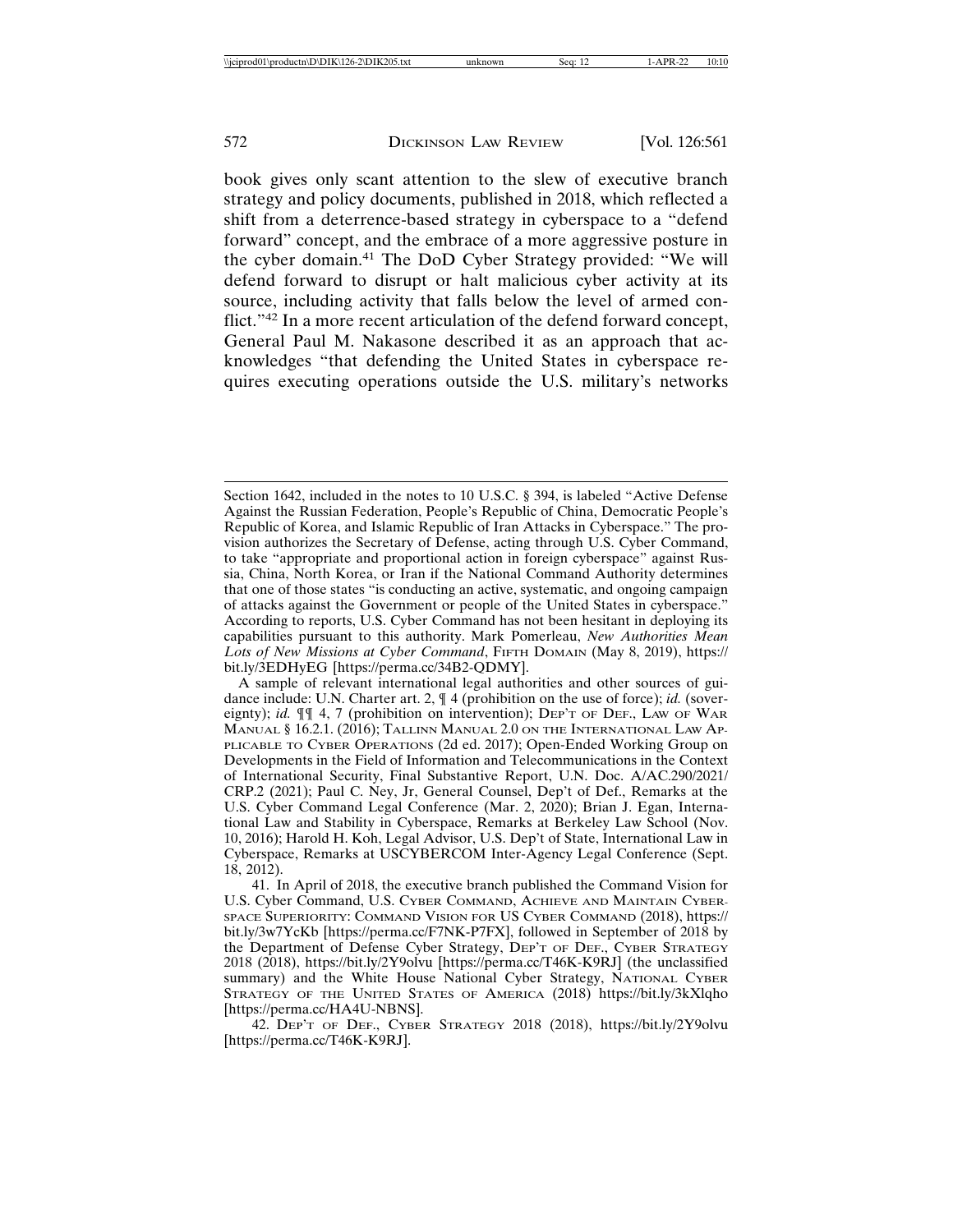and that the country cannot afford to wait for attacks to come its way."43

The failure to incorporate the legal and policy frameworks into the book's thesis contributed to a related oversight: the failure to distinguish between cyber activities conducted for different purposes and by different U.S. governmental entities. For example, the balance between offensive and defensive resources may be struck differently when the cyber tool is used for law enforcement purposes (by entities like the FBI or local entities), for intelligence collection (by agencies like the CIA or NSA), for covert cyber operations (conducted by the CIA), or for clandestine cyber operations (conducted by the U.S. military, usually U.S. Cyber Command). While it would be beyond the book's scope (and more appropriately suited to a law review article) to offer an in-depth analysis of these authorities, it would be helpful for the reader to appreciate that the legal and policy authorities exist, and that the constraints on government action will differ dependent on the cyber tool's purpose and the cyber actor.

Reviewers within the cybersecurity community have noted factual errors in the book, leading to inaccurate timelines, misunderstanding as to the technical capabilities of foreign adversaries, and overstatements as to the threat posed.44 While I leave the technical critique to those more familiar and appropriately trained, I agree that the author overstates the danger in certain areas at the expense of recognizing the more likely and pressing threats presented by the rapid and often un-watched development of cyber capabilities. Although minor, this is the book's third weakness. An example of this is found in the book's title, which indicates the world may end tomorrow. On closer read, however, it overstates the problem, which is a significant one but not likely leading to the end of the world. In this sense, the author fails at times to give a wholistic treatment to the tradeoffs implicated and the realities of the cyber domain.

In sum, Perlroth's book is a valuable contribution to the debates and discussions surrounding the vulnerabilities market. She achieves the purpose she set forth: to illuminate and educate the

<sup>43.</sup> Paul M. Nakasone & Michael Sulmeyer, *How to Compete in Cyberspace: Cyber Command's New Approach*, FOREIGN AFFS. (Aug. 25, 2020), https://fam.ag/ 3xhZtPm [https://perma.cc/X74F-CBBM].

<sup>44.</sup> *Book Review: This Is How They Tell Me the World Ends by Nicole Perlroth*, DALE PETERSON (Apr. 13, 2021), https://bit.ly/3pSb1XQ [https://perma.cc/ B7KA-QN6T] (criticizing Perlroth for overstating Wolf Creek and Dam examples); Edward M. Roche, *This Is How They Tell Me the World Ends: The Cyber-Weapons Arms Race*, 14 J. STRATEGIC SEC. 133, 134 (2020) ("[I]t will give a distorted and incomplete picture of the cyber arms race to many readers.").